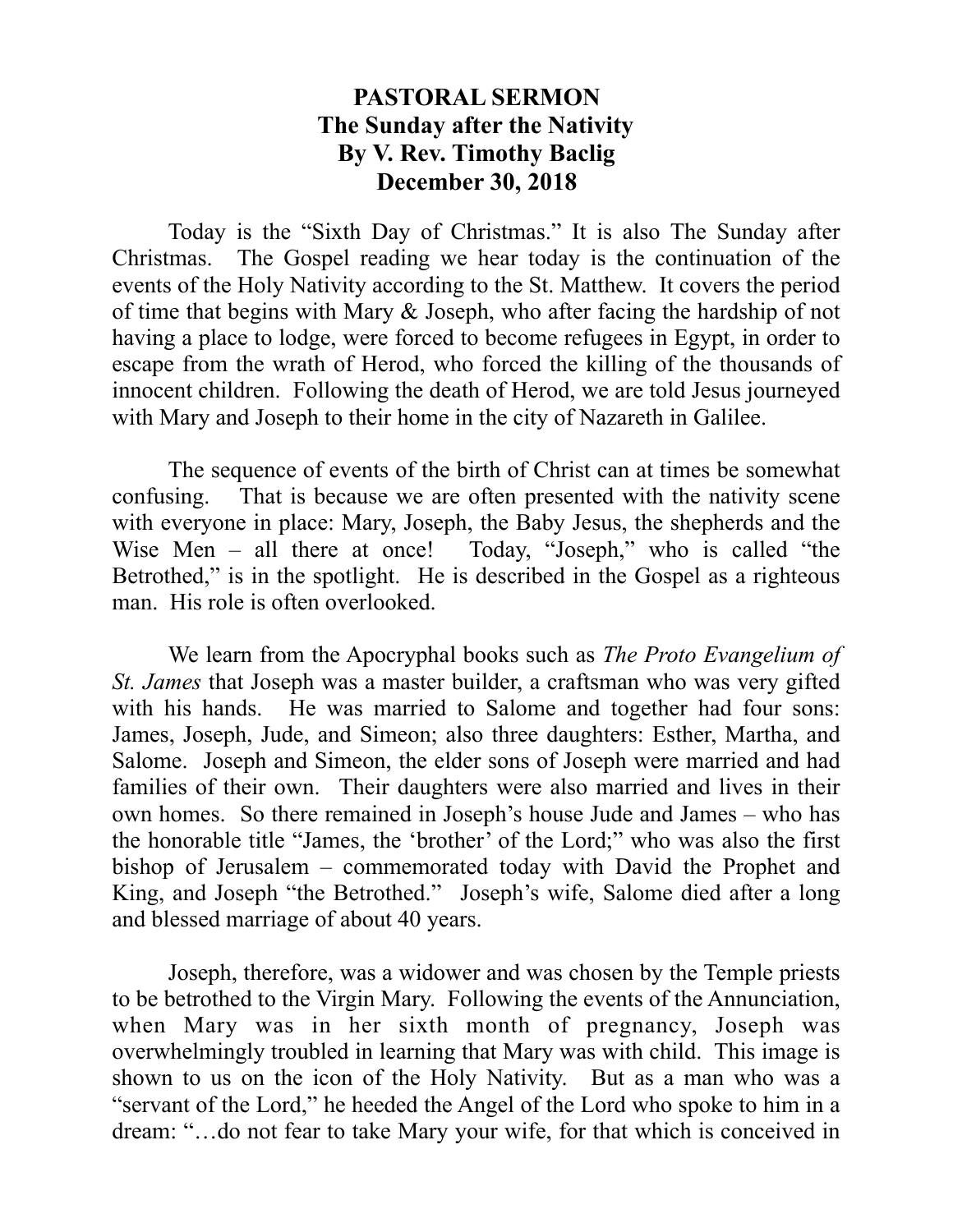her is of the Holy Spirit; she will bear a son, and you shall call His name Jesus, for He will save His people from their sins." (Matt. 1:19-21). Joseph, who was a man knowledgeable of the Law and the prophets remembered the prophesy of Isaiah: "Behold a Virgin shall conceive and bear a son, and His name shall be called 'Immanuel'" (Is. 7:14). Being a just man, he resolved to care for Mary by keeping her safely in his home; accepting her as his wife (Matt. 1:24) and in this way protected her from being stoned for adultery.

In obedience to the Law of Moses, Joseph took the Child and His mother and had him circumcised on the eighth day, and named Him "Jesus." (Luke 2:22). This commemoration is on Tuesday, the eighth day of following the birth of Christ. It happens to also be our Civil New Year and the Feast of St. Basil the Great (when we will serve the Divine Liturgy).

It cannot be overstated that while Joseph was an accomplished builder and carpenter from a family well known in Galilee as well as Judea and to the Jewish leaders, his spirit was refined and elevated with the knowledge of the scriptures. Joseph was the head of his household, however, it was a home governed by love and devotion to the Law and the Prophets. Most importantly, Joseph was a man of God.

Very little is known of the life of Mary from the scriptures. Similarly, not much can be said of Joseph "the betrothed." However a great deal can be understood about a man who not only faced great challenges, but made some very difficult choices.

Joseph was able to make wise decisions because he learned to respond to God's call, readily and willingly over and over again. In a very few passages of the Gospel, Joseph appears as a strong, courageous man, a working man, yet in his heart we see a tenderness, which is not the trait of the weak, but rather a sign of strength of spirit and a capacity for concern, for love and compassion, and for genuine openness to others.

As a man of faith, who is described as a righteous and just man, He is a man of great kindness and compassion. This righteousness is not "self righteousness." Nor is it based upon self-interests. It is grounded in compassion and mercy. It is a righteousness that is rooted in love and obedience. Most importantly, Joseph's righteousness is based upon his relationship to God that defines who he was. His righteousness was not even